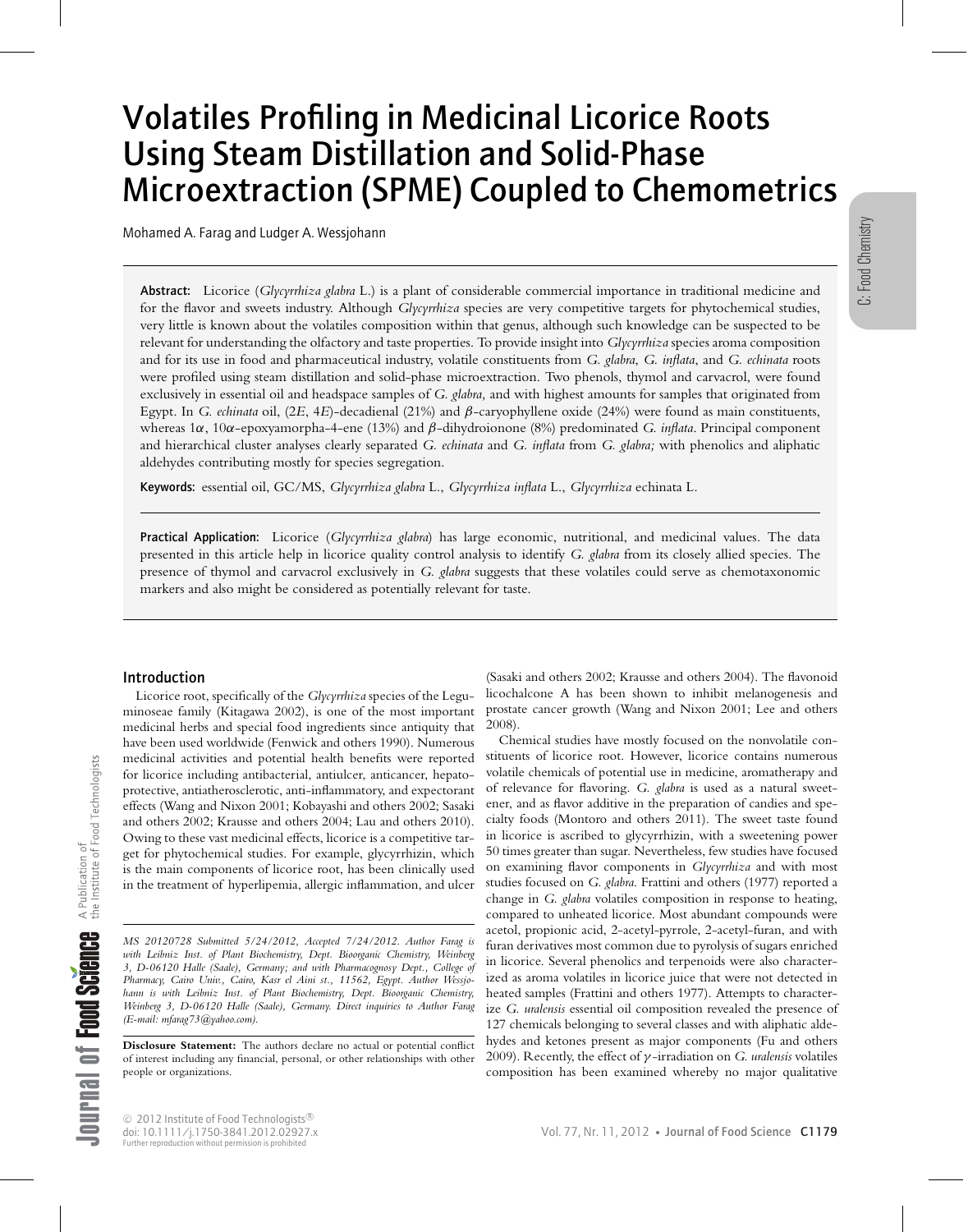and quantitative loss in volatile compounds was found (Gyawali and others 2008). Typical licorice aroma is likely to be mediated by a large collection of volatiles, rather than by the odor of 1 or 2 components (Frattini and others 1977). Nevertheless, whether relevant variation in the volatile composition among *Glycyrrhiza* species and or species grown in different regions exists, has yet to be investigated.

Continuing our studies on *Glycyrrhiza* species bioactive secondary metabolism and to provide further insight into licorice aroma, we now report on volatiles analyses from 6 licorice samples representing different geographic and or genetic origins (Farag and others 2012). One of the most popular methods used for plants volatile analysis is based either on steam distillation or headspace volatile analysis. Compared with steam distillation, headspace (HS) gives more realistic and clean picture of the volatiles profile (Tholl and others 2006). Although headspace solid-phase microextraction (HS-SPME) is also dependent on the type of solid phase and the conditions used, it is an excellent if not the best currently available technique for the extraction of volatile compounds from dried or living (fresh) plants. HS-SPME has been successfully used as a technique for screening complex volatile mixtures and for complementing information obtained from other methods (Rohloff and others 2000; Zini and others 2002). Taking advantage of the differences between both techniques, our aim was to apply both approaches for volatiles profiling in *Glycyrrhiza*. *G. glabra* is the species widely employed in the flavor industry. However, nothing is known about variations of volatiles composition of this commercially most relevant species as influenced by plants grown in different regions and habitats. Multivariate analyses were also performed to define both similarities and differences among samples.

# Materials and Methods

#### Plant material

We selected 6 well-characterized *Glycyrrhiza* samples representing broad geographic and genetic sampling species including: G*. inflata,* China, Xinjiang (GI), *G. glabra,* Egypt (GG1), *G. glabra,* Afghanistan (GG2), *G. glabra,* Syria (GG3), *G. echinata*, Bonn, Germany (GE1), and *G. echinata,* Kiel, Germany (GE2). Information on collected samples origin is cited in Farag and others (2012).

#### SPME material and chemicals

SPME holder and fiber coated with  $100 \mu$ m polydimethyl siloxane (PDMS) were supplied by Supelco (Oakville, ON, Canada). Before use, fibers were conditioned according to the supplier's instructions. All other chemicals and terpene standards were provided from Sigma Aldrich (St. Louis, Mo., U.S.A.).

#### Extraction of essential oil

Fresh ground root samples (250 g) were distilled for 3 h in a modified Clevenger apparatus with distilled water. The distillate was extracted with chloroform (GC grade) and concentrated under nitrogen gas (Farag 2009) to give brownish yellow oil. The oil was dried over anhydrous Na2SO4 and stored at −20 **◦**C until further analysis.

#### SPME volatiles isolation

Headspace volatiles analysis using SPME was adopted from Zini and others (2002) with few modifications. Briefly, licorice roots were ground, and 100 mg was placed inside 1.5 mL clear glass vials. The 0.1 M sodium phosphate buffer solution (pH 7.2 mL) was added to each vial, which was then immediately capped and placed on a temperature controlled tray for 1 h at 50 **◦**C with the SPME fiber inserted into the headspace above the root sample. Adsorption was timed for 30 min. SPME fibers were desorbed at 210 **◦**C for 1 min in the injection port of an HP 6890A GC (Hewlett-Packard, Palo Alto, Calif., U.S.A.). A system blank containing no plant material was run as a control.

#### GC/MS analysis and GC/FID quantification

Essential oil and SPME-trapped volatile components were identified by gas chromatography (Agilent Hewlett-Packard 6890, Agilent Technologies, Palo Alto) coupled to a mass spectrometer (Agilent Hewlett-Packard 5973, Agilent Technologies) or a flame ionization detector (FID). Volatiles were separated on a DB5-MS column (30 m length, 0.25 mm inner diameter, and 0.25  $\mu$ m film (J&W Scientific, Santa Clara, Calif.). Injections were made in the splitless mode for 30 s, and the gas chromatograph was operated under the following conditions: injector 220 **◦**C, column oven 40 **◦**C for 3 min, then programmed at a rate of 12 **◦**C/min to 180 **◦**C, kept at 180 **◦**C for 5 min, and finally ramped at a rate of 40 **◦**C/min to 250 **◦**C and kept for 2 min, He carrier gas at 1 mL/min. The transfer line and ion–source temperatures were adjusted at 230 and 190 **◦**C, respectively. The HP quadrupole mass spectrometer was operated in the electron ionization mode at 70 eV and a source temperature of 180 **◦**C. Volatile components were identified using the procedure described in Farag (2008) and peaks were first deconvoluted using AMDIS software (www.amdis.net) and identified by its retention indices (RI) relative to n-alkanes  $(C_6-C_{20})$ , mass spectrum matching to NIST, WILEY library database (>90% match) and with authentic standards (when available). Similar column-type and ramping program was used for GC-FID analysis, with hydrogen used as a carrier gas at 2 mL/min. The relative amounts of the individual volatiles were determined by GC-FID from 3 independent roots for each sample to assess for biological variance.

# Principal component analysis (PCA) and hierarchical cluster analysis (HCA) analysis of volatiles

PCA and HCA analyses were performed using 3 R packages, PCA methods, Heatplus, and gplots, which can be downloaded freely as an R package from the Metlin Metabolite Database under R 2.9.2 environment from GC/FID quantification peak list for a total of 38 volatiles.

# Results and Discussion

## Essential oil analysis in *Glycyrrhiza* species

The major goal of this study was to investigate *Glycyrrhiza* volatiles metabolism in the context of its genetic diversity and or geographical origin so as to set a framework for taxonomy, and to help identify *G. glabra*, most widely used medicinally from its allied species. The complete list of identified volatiles in *Glycyrrhiza* species essential oils is presented in Table 1, and values presented are averages of readings recorded from 3 independent samples obtained in experiments carried out under identical conditions. A representative gas chromatogram is shown in Figure 1 and indicates the differences in essential oil composition among species. A total of 38 compounds were detected of which only 8 were previously reported from roots of *G. glabra* (Frattini and others 1977; Tanaka and others 2008). Most of the compounds were produced from *G. glabra* with the various samples producing volatiles in the highest concentrations. The qualitative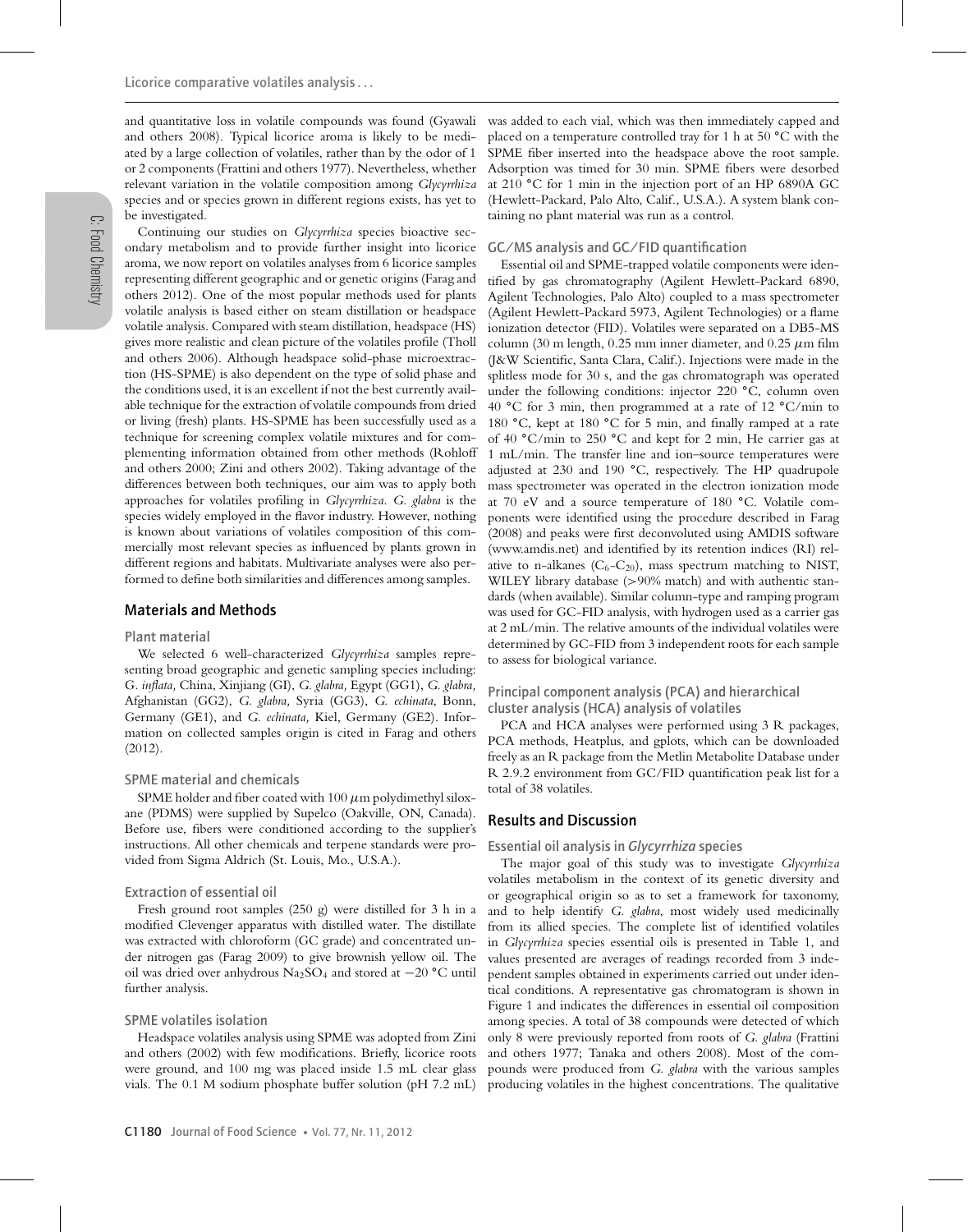|             |  | Table 1-Relative percentage of volatile compounds in G. glabra, G. inflata, and G. echinata root essential oils using GC-FID measurements |  |  |  |  |  |
|-------------|--|-------------------------------------------------------------------------------------------------------------------------------------------|--|--|--|--|--|
| $(n = 3)$ . |  |                                                                                                                                           |  |  |  |  |  |

|                       |                                           |                          | Concentration $(\frac{0}{0})^a$    |                          |                          |                                                        |                          |                                   |
|-----------------------|-------------------------------------------|--------------------------|------------------------------------|--------------------------|--------------------------|--------------------------------------------------------|--------------------------|-----------------------------------|
| RI                    | Compound                                  | G. glabra                | G. glabra<br>(Egypt) (Afghanistan) | (Syria)                  | (China)                  | G. glabra G. inflata G. Echinata G. echinata<br>(Bonn) | (Kiel)                   | Identification                    |
| 951                   | $(E)$ -2-heptenal                         | $\qquad \qquad -$        |                                    | $\overline{\phantom{0}}$ | 5.3                      | 1.5                                                    | 1.3                      | MS, RI, Ref <sup>b</sup>          |
| 963                   | 5-Methyl-furfural                         | 3.6                      | 10.1                               | 9.4                      | 4.0                      | 2.4                                                    | 2.0                      | MS, RI, Ref <sup>a</sup>          |
| 1011                  | $(2E, 4E)$ -heptadienol                   | $\equiv$                 | $\overline{\phantom{0}}$           | $\equiv$                 | $\overline{\phantom{0}}$ | 4.2                                                    | 3.4                      | MS, RI                            |
| 1052                  | $(E)$ -2-octen-1-al                       | $\overline{\phantom{0}}$ | ÷                                  | $\overline{\phantom{a}}$ | $\overline{\phantom{0}}$ | 7.4                                                    | 5.5                      | MS, RI, Ref <sup>b</sup>          |
| 1089                  | o-Guaiacol                                | 2.2                      | tr.                                | tr.                      | 3.4                      | $\qquad \qquad -$                                      | $\overline{\phantom{0}}$ | MS, RI, Ref <sup>a,b</sup>        |
| 1114                  | 2-Phenylethanol                           | 0.5                      | 2.1                                | tr.                      | 1.6                      | tr.                                                    | $\overline{\phantom{a}}$ | MS, RI, STD, Ref <sup>a,b</sup>   |
| 1131                  | $(Z)$ -pinene hydrate                     | tr.                      | 2.1                                | $\overline{\phantom{0}}$ | $\overline{\phantom{0}}$ | $\overline{\phantom{m}}$                               | $\overline{\phantom{0}}$ | MS, RI                            |
| 1134                  | Lavandulol <tetrahydro-></tetrahydro->    | $\overline{\phantom{0}}$ | 7.6                                | 4.1                      | $\overline{a}$           | 1.9                                                    | 1.6                      | <b>MS</b>                         |
| 1178                  | Terpinen-4-ol                             | tr.                      | $\equiv$                           | 3.6                      | $\overline{\phantom{0}}$ | $\overline{\phantom{0}}$                               | $\equiv$                 | MS, RI, Ref <sup>b,c</sup>        |
| 1179                  | (E)-linalool oxide                        | 2.1                      | $\overline{\phantom{0}}$           | $\equiv$                 | L.                       | $\overline{\phantom{0}}$                               | $\overline{\phantom{0}}$ | MS, RI, Ref <sup>a,b</sup>        |
| 1185                  | p-Cymen-8-ol                              | $\equiv$                 | 2.7                                | 3.0                      | $\overline{\phantom{m}}$ | $\overline{\phantom{0}}$                               | $\overline{\phantom{0}}$ | MS, RI, Ref <sup>b</sup>          |
| 1188                  | $\alpha$ -Terpineol                       | tr.                      | $\overline{\phantom{0}}$           | 2.4                      | $\overline{a}$           | $\overline{\phantom{0}}$                               | $\overline{\phantom{0}}$ | MS, RI, STD, Ref <sup>a,b</sup>   |
| 1199                  | Methyl chavicol                           |                          | $\equiv$                           | 2.4                      | $\qquad \qquad -$        | $\overline{\phantom{0}}$                               | $\equiv$                 | MS, RI                            |
| 1201                  | $(4E)$ -decenal                           | 5.3                      | 2.8                                | 5.4                      | 3.3                      | $\equiv$                                               | 0.5                      | MS, RI                            |
| 1205                  | Decanal                                   | $\overline{\phantom{0}}$ | $\overline{\phantom{0}}$           | $\overline{\phantom{0}}$ | $\equiv$                 | 1.6                                                    | 1.4                      | MS, RI, STD, Ref <sup>b</sup>     |
| 1208                  | $(2E, 4E)$ -nonadienal                    | $\overline{\phantom{0}}$ | $\equiv$                           | $\overline{\phantom{0}}$ | $\overline{a}$           | 2.1                                                    | 1.0                      | MS, RI, Ref <sup>b</sup>          |
| 1237                  | Cumin aldehyde                            | 4.7                      | 1.8                                | 3.3                      | 1.5                      | $\overline{\phantom{0}}$                               | $\equiv$                 | MS, RI, STD                       |
| 1241                  | Carvone                                   | 2.1                      | 0.2                                | 3.1                      | $\equiv$                 | $\overline{\phantom{0}}$                               | $\equiv$                 | MS, RI, STD                       |
| 1255                  | Piperitone                                | 9.4                      | 13.1                               | 7.2                      | $\equiv$                 | L,                                                     | $\overline{a}$           | MS, RI, Ref <sup>,b</sup>         |
| 1272                  | $(E)$ -cinnamaldehyde                     | 3.6                      | 4.5                                | 6.2                      | $\qquad \qquad -$        | $\overline{\phantom{0}}$                               | $\overline{\phantom{0}}$ | MS, RI, STD                       |
| 1285                  | $(E)$ -anethole                           | 1.3                      | $\overline{\phantom{0}}$           | $\equiv$                 | 2.9                      | $\overline{a}$                                         | $\equiv$                 | MS, RI, Ref <sup>b</sup>          |
| 1287                  | $(2E, 4Z)$ -decadienal                    | $\equiv$                 | $\overline{\phantom{0}}$           | $\overline{\phantom{0}}$ | $\equiv$                 | 6.4                                                    | 5.6                      | MS, RI                            |
| 1289                  | Thymol                                    | 27.2                     | 6.0                                | 5.5                      | $\overline{\phantom{a}}$ | $\qquad \qquad -$                                      | $\overline{\phantom{0}}$ | MS, RI, STD, Ref <sup>a,b</sup>   |
| 1294                  | Indole                                    | $\overline{\phantom{0}}$ | 7.4                                | 1.8                      | 4.5                      | $\overline{\phantom{0}}$                               | $\overline{\phantom{0}}$ | MS, RI, STD, Ref <sup>a,b,c</sup> |
| 1301                  | Carvacrol                                 | 11.1                     | 1.4                                | 5.8                      | 0.5tr.                   | $\overline{\phantom{a}}$                               | $\equiv$                 | MS, RI, STD, Ref <sup>a,b</sup>   |
| 1311                  | $(2E, 4E)$ -decadienal                    | $\equiv$                 | $\equiv$                           | $\overline{\phantom{0}}$ | $\equiv$                 | 20.8                                                   | 18.0                     | MS, RI, Ref <sup>b</sup>          |
| 1313                  | p-Vinyl-guaiacol                          | 8.5                      | 8.5                                | 9.5                      | 10.3                     | $\overline{\phantom{0}}$                               | $\equiv$                 | MS, RI, Ref <sup>b</sup>          |
| 1345                  | Unknown aldehyde                          | $\overline{\phantom{0}}$ | 3.7                                | 5.7                      | 2.1                      | 6.1                                                    | 5.4                      | MS, RI                            |
| 1360                  | Eugenol                                   | 9.4                      | 7.5                                | 8.8                      | 2.8                      | tr                                                     | $\equiv$                 | MS, RI, STD                       |
| 1363                  | $\nu$ -Nonalactone                        | 1.8                      | 2.5                                | 7.4                      | 6.2                      | $\overline{\phantom{0}}$                               | 1.2                      | MS, RI, Ref <sup>a,b</sup>        |
| 1405                  | Methyl eugenol                            | 3.5                      | 0.2                                | 3.8                      | 6.1                      | $\overline{\phantom{0}}$                               | $\equiv$                 | MS, RI, Ref <sup>b</sup>          |
| 1418                  | $\beta$ -Caryophyllene                    | 0.5                      | 0.5                                | 1.1                      | 2.1                      | 1.5                                                    | $\overline{\phantom{a}}$ | MS, RI, STD, Ref <sup>d</sup>     |
| 1440                  | $\beta$ -Dihydro-ionone                   | $\qquad \qquad -$        | $\overline{\phantom{0}}$           | $\qquad \qquad -$        | 7.7                      | $\overline{\phantom{0}}$                               | $\qquad \qquad -$        | MS, RI                            |
| 1523                  | Himachalene epoxide                       | $\overline{\phantom{0}}$ | 8.8                                | 1.6                      | $\equiv$                 | $\equiv$                                               | $\overline{\phantom{0}}$ | <b>MS</b>                         |
| 1534                  | Spathulenol                               | $\overline{\phantom{0}}$ | $\equiv$                           | $\overline{\phantom{0}}$ | $\overline{\phantom{0}}$ | 4.3                                                    | 3.7                      | MS, RI                            |
| 1567                  | $(1\alpha, 10\alpha)$ -Epoxy-amorph-4-ene |                          |                                    |                          | 12.7                     |                                                        |                          | MS, RI                            |
| 1589                  | $\beta$ -Caryophyllene oxide              | 1.1                      |                                    | 1.1                      | 0.3                      | 24.5                                                   | 21.5                     | MS, RI, Ref <sup>d</sup>          |
| 1615                  | Humulene epoxide II                       | $\overline{\phantom{0}}$ | -                                  |                          | $\overline{\phantom{0}}$ | 11.7                                                   | 10.3                     | MS, RI                            |
| Total alcohols        |                                           | 0.5                      | 9.2                                | 9.1                      | 1.6                      | 8.5                                                    | 7.1                      |                                   |
| Total aldehydes       |                                           | 17.2                     | 22.9                               | 30.0                     | 16.1                     | 48.3                                                   | 40.7                     |                                   |
| Total ethers/epoxides | 8.0                                       | 11.4                     | 6.5                                | 22.0                     | 36.2                     | 31.8                                                   |                          |                                   |
| Total ketones         | 11.5                                      | 13.3                     | 10.3                               | 7.7                      | $\overline{\phantom{0}}$ |                                                        |                          |                                   |
|                       |                                           | 58.5                     | 23.4                               | 29.7                     | 16.9                     | 0.0                                                    |                          |                                   |
| Total phenols         |                                           |                          |                                    |                          |                          |                                                        |                          |                                   |

Relative concentration based on triplicate samples measurements;—, not detected; tr, trace; RI, retention index on DB5-MS column;

MS, identification was based on comparison of mass spectra; STD, coanalysis relative to a pure compound and or previous citing reference.<br><sup>a</sup>Frattini and others 1977; <sup>b</sup>Tanaka and others 2008; 'Gyawali and others 2008; <sup>d</sup>

composition of *G. glabra* essential oils from different origins was relatively similar with phenols and ketones, that is, thymol and piperitone, as characteristic constituents.

Aldehydes constitute the most dominant chemical group present in the 3 *Glycyrrhiza* species: *G. glabra* (17% to 30% aldehydes in volatile fraction), *G. inflata* (16%)*,* and *G. echinata* (40% to 48%). Predominant aldehydes found exclusively in *G. echinata* were (2*E*, 4*E*)-decadienal and (*E*)-2-octen-1-al, measured at *ca*. 21% and 7%, respectively. Other aldehydes found in *G. echinata* include decanal, (*2E,4E*)-nonadienal, and (2*E*,4*Z*)-decadienal. *G. echinata* shows a similar volatiles profile to that of *G. uralensis*, with aliphatic aldehydes being the most abundant class of volatiles. Interestingly, furfurals that dominate heated licorice aroma were found at much lower levels (2% to 10%) in this study, represented by 5-methyl-furfural, common in all species. Furfurals are likely to be formed during the licorice drying process (Frattini and others 1977; Tanaka and others 2008). This compositional variation

of aldehydes among *Glycyrrhiza* species might be used as taxonomic marker to help differentiate between the 3 species. Second to aldehydes, alcohols are the most common class in *Glycyrrhiza* essential oil (3% to 10%). Pinane derived alcohols predominate *G. glabra* essential oil (*ca.* 9.0%), whereas aliphatic derivatives dominate *G. echinata* (*ca*. 8.5%) essential oil. Predominant alcohols found in *G. glabra* from Syria are terpinen-4-ol and α-terpineol measured at 3.6% and 2.4%, respectively, whereas *p*-cymen-9-ol is the most abundant form in *G. glabra* from Afghanistan at 2.7%. In *G. echinata*, alcohol peaks show the same regimented pattern as found for aliphatic aldehydes, with that of (2*E*, 4*E*)-heptadienol being the most prominent form.

Phenols including isoprenoid-derived phenols constitute the most dominant chemical group among *G. glabra* volatiles with qualitative differences observed among species from different regions: Egypt (58% relative content of phenols), Afghanistan (23%), and Syria (30%). The exclusive detection of thymol and its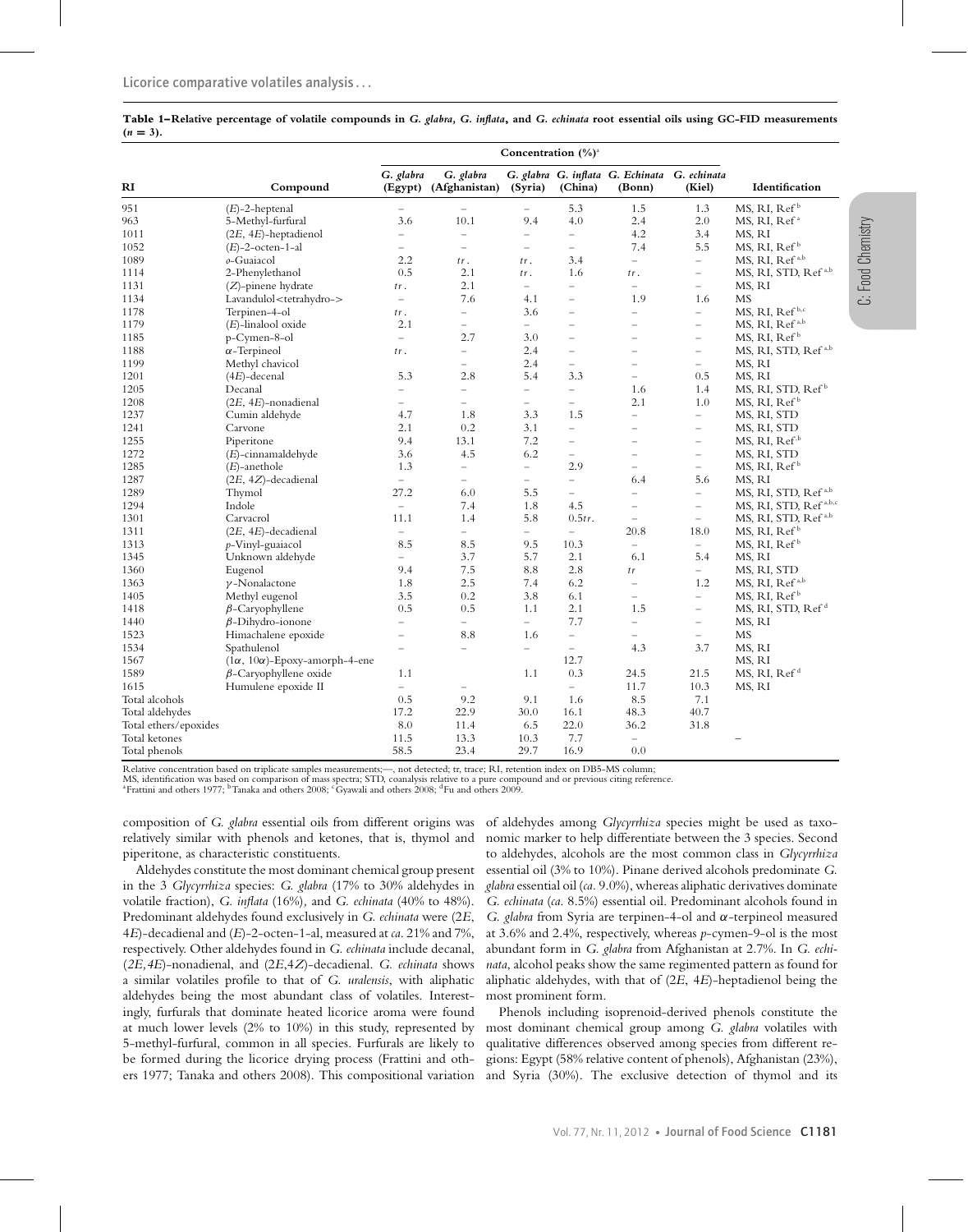isomer carvacrol in *G. glabra* samples suggests that the terpenoid biosynthetic machinery is the dominant or even exclusive generator for these volatiles, which could serve as chemotaxonomic markers for *G. glabra* species. Highest levels of thymol and carvacrol were found in *G. glabra* from Egypt at 27% and 11%, respectively (Figure 1). Thymol and carvacrol were previously identified in *G. uralensis*, though at much lower levels (Tanaka and others 2008). Other phenols found commonly within *G. inflata* include *p*-vinylguaiacol and eugenol; no phenols were identified in *G. echinata* essential oil.

Except for *G. echinata*, epoxides are present at low levels in all other samples.  $β$ -Caryophyllene oxide and humulene epoxide account for *ca*. 24% and 12% of *G. echinata* essential oil composition, respectively, present at trace levels in other samples. These data suggest that volatiles composition in *G. echinata* is particularly distant from other samples. It should be noted that *G. echinata* ranked the lowest for all other terpene classes. Other volatiles of miscellaneous origin identified in *Glycyrrhiza* include the heterocycles indole and  $\gamma$ -nonalactone, both previously reported from *G. glabra* and *G. uralensis* essential oil (Frattini and others 1977; Tanaka and others 2008). Roasted odor characteristic for licorice is likely to be mediated by such heterocycles, including furfurals formed during the drying process (Tanaka and others 2008; Fu and others 2009). As can be gathered from Table 1, volatiles from the roots of *G. echinata* and to a lesser extent *G. inflata* are more similar to *G. uralensis*, which is also characterized by a remarkable amount of aliphatic aldehydes, alcohols, and a low content of terpenes and (terpene derived) phenolics. Carvone and piperitone were identified in *G. glabra* essential oil at (2% to 3%) and (7.2 to 13%), respectively; whereas  $\beta$ -dihydroionone is present exclusively in *G. inflata* at 7.7%. Carvone and piperitone were previously identified as major volatile component in the water distillate of *G. uralensis* (Tanaka and others 2008).



Figure 1–GC-MS chromatograms of essential oils prepared using steam distillation from *Glycyrrhiza* species: *G. glabra,* GG1 (A); *G. glabra,* GG2 (B); *G. glabra,* GG3 (C); *G. echinata,* GE1 (D); and *G. inflata,* GI (E); detail for *Glycyrrhiza* sample codes is described in Materials and Method section. Assigned peaks: 1, (*E*)-2-heptenal; 2, (2*E*, 4*E*)-heptadienol; 3, (*E*)-2-octen-1-al; 4, lavandulol*<*tetrahydro-*>*; 5, terpinen-4-ol; 6, p-cymen-9-ol; 7, *α*terpineol; 8, methyl chavicol; 9, (4*E*)-decenal; 10, cumin aldehyde; 11, carvone; 12, piperitone; 13, (*E*)-cinnamaldehyde;14, (2*E*, 4*Z*)-decadienal; 15, thymol; 16, carvacrol; 17, *p*-vinyl-guaiacol; 18, unknown aldehyde; 19, eugenol; 20, *γ* -nonalactone; 21, methyl eugenol; 22, *β*-dihydro-ionone; 23, himachalene epoxide; 24, (1*α*, 10*α*)-epoxy-amorph-4-ene; 25, unknown.

PCA and HCA multivariate data analysis of volatiles

To identify species differences regarding volatiles production, PCA was performed on the essential oil data (relative abundances of a total of 38 identified compounds). PCA is an unsupervised clustering method requiring no knowledge of the dataset and acts to reduce the dimensionality of multivariate data (Goodacre and others 2000). The PC1/PC2 scores plot (Figure 2A) shows that 3 major distinct clusters are formed corresponding to the 3 different species studied mostly along PC1 and PC2 overall explaining 57% of the variance. Most of the samples were sorted to the left side of the vertical line representing PC1, whereas *G. echinata* samples were placed on the right side. It should be noted that separation among *G. glabra* species based on geographical regions could be observed to some extent from PCA along PC2 with *G. glabra* grown in Egypt plotted apart from *G. glabra* grown in Syria and Afghanistan, with the later samples both clustering together. The metabolite loading plot for PC1 (Figure 2B), which exposes the most important components with respect to scattering behavior, reveals that (2*E*, 4*E*)-decadienal and β-caryophyllene oxide contributed the most, positively along PC1. The second



Figure 2–PCA and HCA analyses of different *Glycyrrhiza* species volatiles prepared using steam distillation. (A) PCA scores plot of PC1 and PC2 scores (*n* **<sup>=</sup>** 3). (B) PCA loading plot for PC1/PC2 contributing peaks and their assignments, with each volatile denoted by its RI value. GE1 (∘), GE2 ( $\boxplus$ ), GI ( $\ddot{\Diamond}$ ), GG1(+), GG2 ( $\Delta$ ), GG3 (x), details for *Glycyrrhiza* sample codes are described in Materials and Methods section. (C) HCA of *Glycyrrhiza* species based on group average cluster analysis of volatiles (mean value).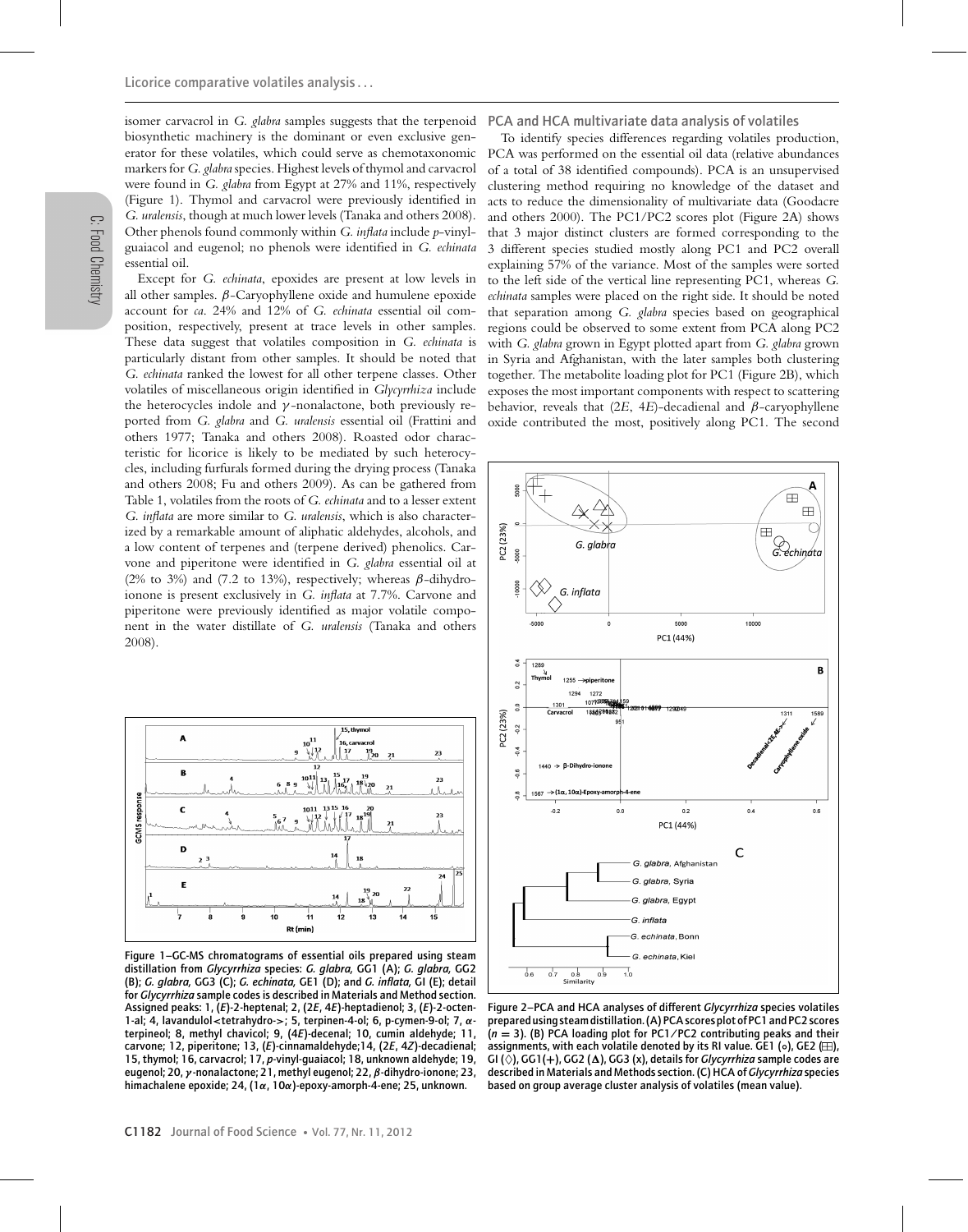group had a negative effect on PC1, mostly from phenolics *viz*. thymol, carvacrol, and  $1α$ ,  $10α$ -epoxyamorpha-4-ene.

Like PCA, HCA is an unsupervised data analysis method, meaning that prior knowledge of the sample is not required. As compared to PCA, HCA allows interpretation of the results in a fairly intuitive graphical way. Cluster analysis of the different *Glycyrrhiza* samples, according to their volatile profiles, was used as an additional exploratory tool to assess the heterogeneity between different genotypes (Figure 2C). HCA shows that *G. echinata* was the most distant species in comparison to the other ones, standing out as a separate group. Inspection of the dendogram also showed that *G. glabra* from Syria is more closely related to *G. glabra* from Afghanistan than toward that from Egypt. Most interestingly, PCA and HCA results derived from *Glycyrrhiza* volatiles composition mirrored those plotted from LCMS and NMR datasets (nonvolatile secondary metabolites), both revealing *G. echinata* as being most distant from other *Glycyrrhiza* species (Farag and others 2012). The fact that PCA results were generally independent of whether NMR chemical shifts or different retention time/mass signal pairs (GC-MS) suggest that classes for secondary metabolites in *Glycyrrhiza* show similar patterns among species accounting for such comparable species segregation.

With the effective differentiation of samples from different genetic origin, we tested whether multivariate statistical analysis can also differentiate the cultivation sources within a single species. Therefore, we attempted to analyze *G. glabra* samples separately with multivariate data analysis. The score plot revealed that samples could be differentiated without overlap. Most notably, *G. glabra* sample from Egypt was plotted on the left side (negative score values), whereas samples from *G. glabra* from Afghanistan and Syria were placed on the right side with positive score values (Figure 3). This group can still be separated along PC2. Examination of the loadings plot suggested that thymol and carvacrol contributed the most to the discrimination of samples. Relative quantification of both phenols pointed to its high abundance in *G. glabra* sample originating from Egypt (Figure 1, Table 1). We are aware that more samples from more accessions need to be studied eventually to provide a more significant and generalized picture of regional and genotype distributions, but our study clearly shows



Figure 3–Principal component analyses biplot of*G. glabra* samples volatiles prepared using steam distillation, GG1 (Δ), GG2 (o), and GG3 (+). Detail for *Glycyrrhiza* sample codes is described in Table 1, *n* **<sup>=</sup>** 3. aAxes refer to scores from the samples. **b**Axes refer to loadings from thymol and carvacrol represented as vectors from the origin. The model explains 100% of total variation, revealing separation of *G. glabra* grown in Egypt from other samples from Syria and Afghanistan along PC1.

that simple GC/MS and PCA analysis of volatiles in principle can be used to distinguish between samples of different origin.

# Comparison of SPME and steam distillation in *Glycyrrhiza* species

Comparing results of the SPME headspace volatiles analysis (Table S1) to those of distilled essential oil (Table 1) revealed that steam distilled oil exhibited a higher number of compounds compared to headspace trapped analysis for the 3 species. Both techniques also showed notable differences in volatile composition with SPME enriched in several minor monoterpene compounds like  $\alpha$ -pinene,  $\beta$ -pinene, and myrcene; with the latter not detected in the steam distillation sample. The high performance of PDMS fiber in the extraction of low molecular weight nonpolar compounds has previously been reported (Zini and others 2002; Rout and others 2006). In total, of the 38 identified volatiles from steam distillation, 15 were detected using SPME technique. Quantitative analysis of the volatiles detected using SPME was not intended in this work, considering that fiber adsorption capacity (that is, response) for individual volatiles was not measured, and thus the method does not allow for accurate comparison with amounts detected by conventional essential oil analysis. In addition, both techniques are based on fundamentally different principles and extract different matrices (Tholl and others 2006). Nevertheless, relative comparison for presence and/or absence of volatiles is still possible and indeed with such disparity between both techniques, qualitative differences in results could lead to interesting findings (Table S1). Peaks for thymol and carvacrol associated with *G. glabra*, show the same regimented pattern using SPME, confirming their potential as chemotaxonomic marker for *G. glabra* species. Figure 4 shows peaks corresponding to these compounds in parts of the GC chromatogram of the SPME volatiles obtained from *G. glabra* roots. Among ketones, piperitone and carvone were both found in *G. glabra* volatile samples in agreement with steam distillation, whereas β−dihydro-ionone, a major constituent in *G. inflata* volatiles, was not detected using SPME. Epoxides and furans represent another group of volatiles that were identified only in essential oil samples. Some of these compounds may have formed through abiotic chemical conversions like peroxidation and subsequent reactions that might have taken place during hydrodistillation, compared to the mild SPME technique, which does not involve vigorous processes (Fernando and Grun 2001).



Figure 4–SPME gas chromatogram sections from *Glycyrrhiza* species: *G. glabra,* GG1 (A); *G. glabra,* GG2 (B); *G. inflata,* GI (C); and *G. echinata,* GE1 (D). Assigned peaks: 1, cumin aldehyde; 2, carvone; 3, piperitone; 4, (*E*) anethole; 5, thymol; and 6, carvacrol. Asterisks in the lower chromatogram indicate compounds that align with numbered peaks above. Insets in panel A shows the mass spectra for (thymol, peak 5) and (carvacrol, peak 6).